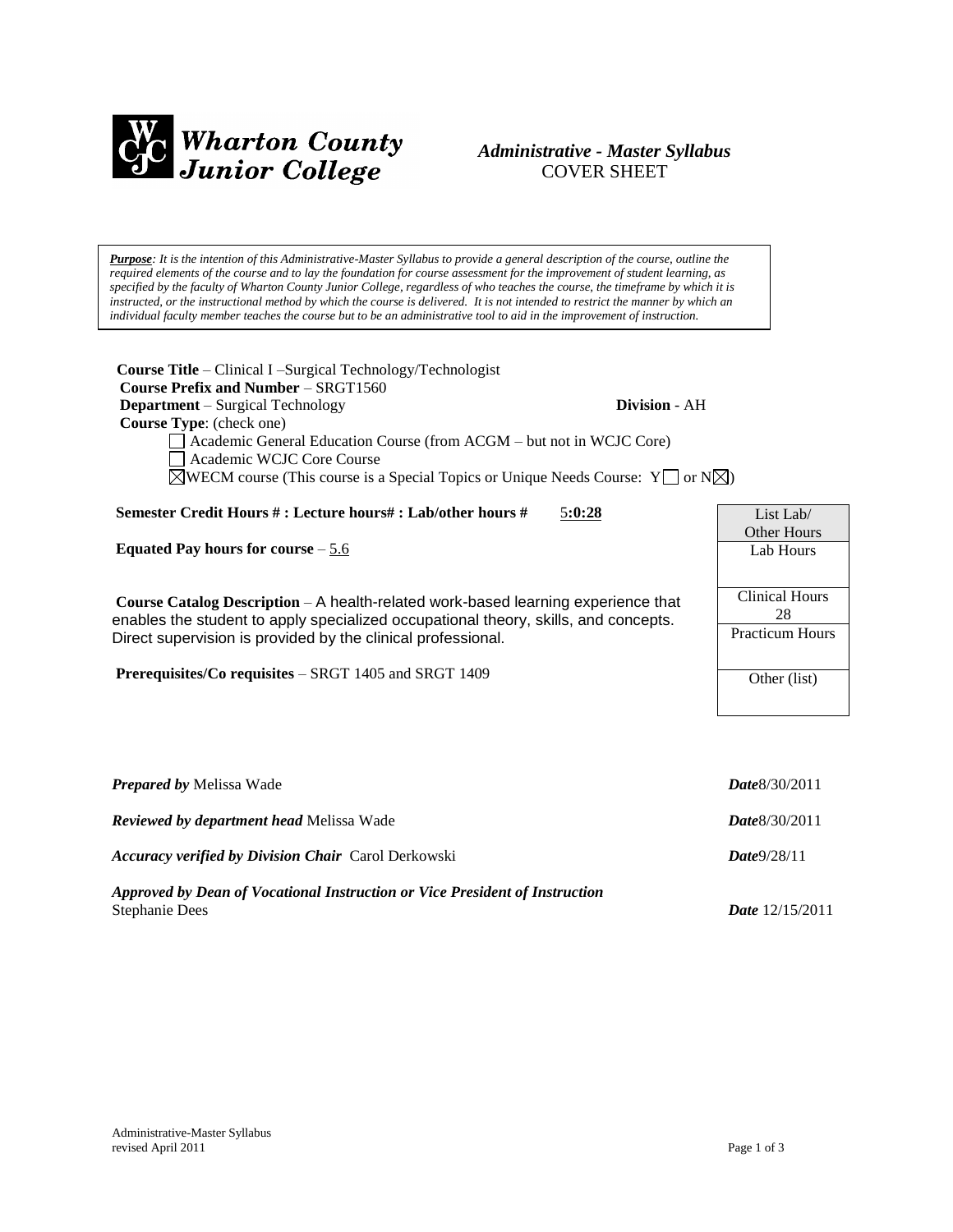

**I. Topical Outline** – Each offering of this course must include the following topics (be sure to include information regarding lab, practicum, clinical or other non-lecture instruction):

Clinical course, no topical outline.

#### **II. Course Learning Outcomes**

| <b>Course Learning Outcome</b>                                                                                                                                                                                                                                                                                                                                                                                                                                                                                                                                               | <b>Method of Assessment</b>                    |
|------------------------------------------------------------------------------------------------------------------------------------------------------------------------------------------------------------------------------------------------------------------------------------------------------------------------------------------------------------------------------------------------------------------------------------------------------------------------------------------------------------------------------------------------------------------------------|------------------------------------------------|
| As outlined in the learning plan, Apply the theory, concepts,<br>and skills involving specialized materials, tools, equipment,<br>procedures, regulations, laws, and interactions within and<br>among political, economic, environmental, social, and legal<br>systems associated with the occupation and the<br>business/industry and will demonstrate legal and ethical<br>behavior, safety practices, interpersonal and teamwork skills,<br>and appropriate written and verbal communication skills using<br>the terminology of the occupation and the business/industry. | Weekly clinical evaluations<br>Procedure cards |

### **III. Required Text(s), Optional Text(s) and/or Materials to be Supplied by Student.**

Surgical Technology for the Surgical Technologist, latest edition by Delmar Alexander's Care of the Patient in Surgery, latest edition by Meeker and Rothrock, published by Mosby.

Pocket Guide to the O.R. Maxine Goldman, F.A. Davis

#### **IV. Suggested Course Maximum** - 16

#### **V. List any specific spatial or physical requirements beyond a typical classroom required to teach the course**.

Hospital Clinical Affiliations and mock OR lab

**VI. Course Requirements/Grading System – Describe any course specific requirements such as research papers or reading assignments and the generalized grading format for the course** Surgical Procedure Cards and weekly performance evaluations. Final evaluation in the course will be based on grades achieved during the semester and the final exam. The following scale will be used in final evaluation. Final evaluation in the course will be based on grades achieved during the semester and the final exam. The following scale will be used in final evaluation.

| $90 - 100$ | A |
|------------|---|
| $80 - 89$  | B |
| $75 - 79$  | C |
| $0 - 74$   | F |

The grade of "D" is not awarded nor accepted for transfer in the Surgical Technology Program. The student must maintain a grade point average of 75 (C).

Clinical Evaluations is **60%** of your grade.

Clinical Daily Grades/Case Reports/Case Log Sheets is **30%** of your grade.